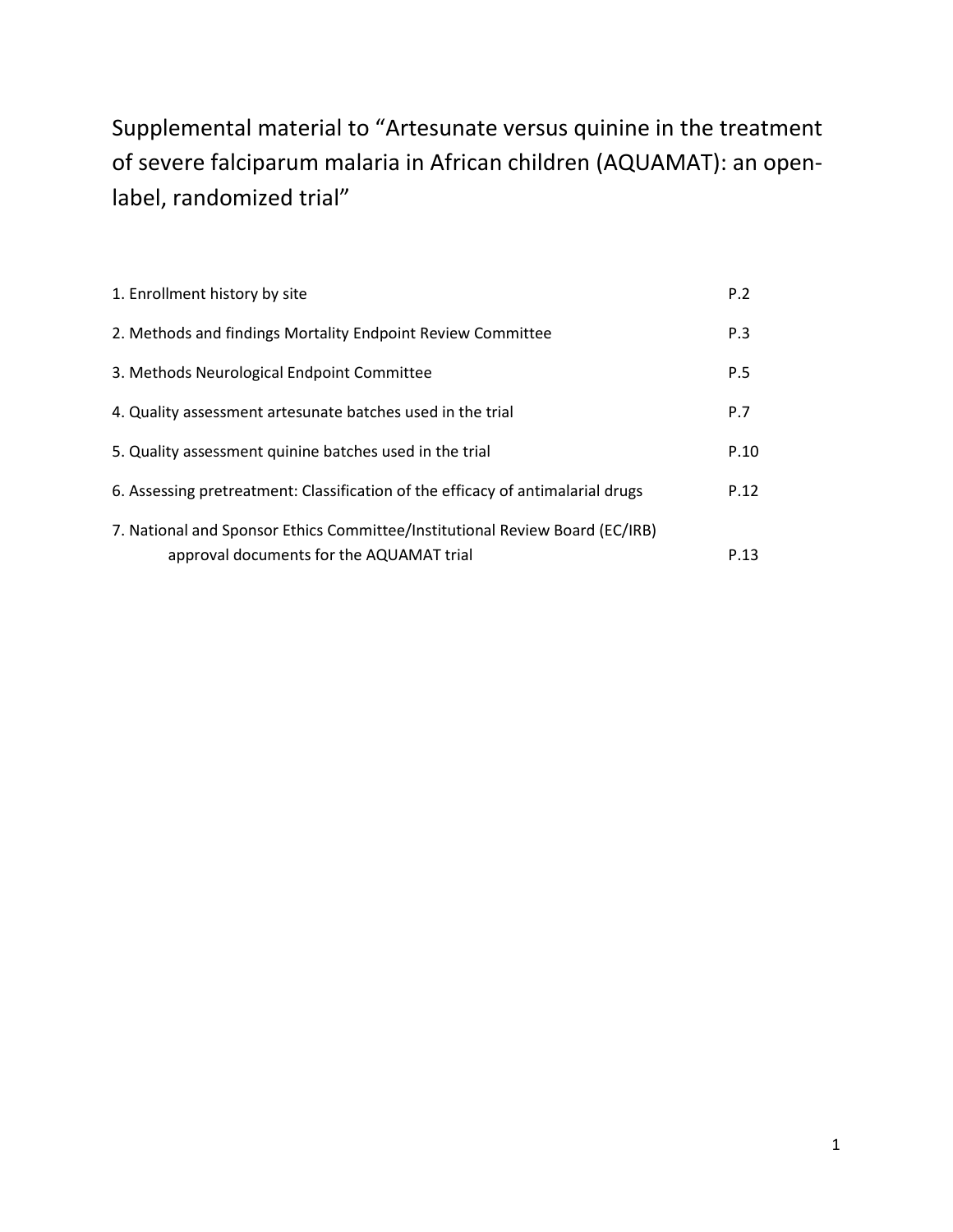# **1. Enrollment history by site**

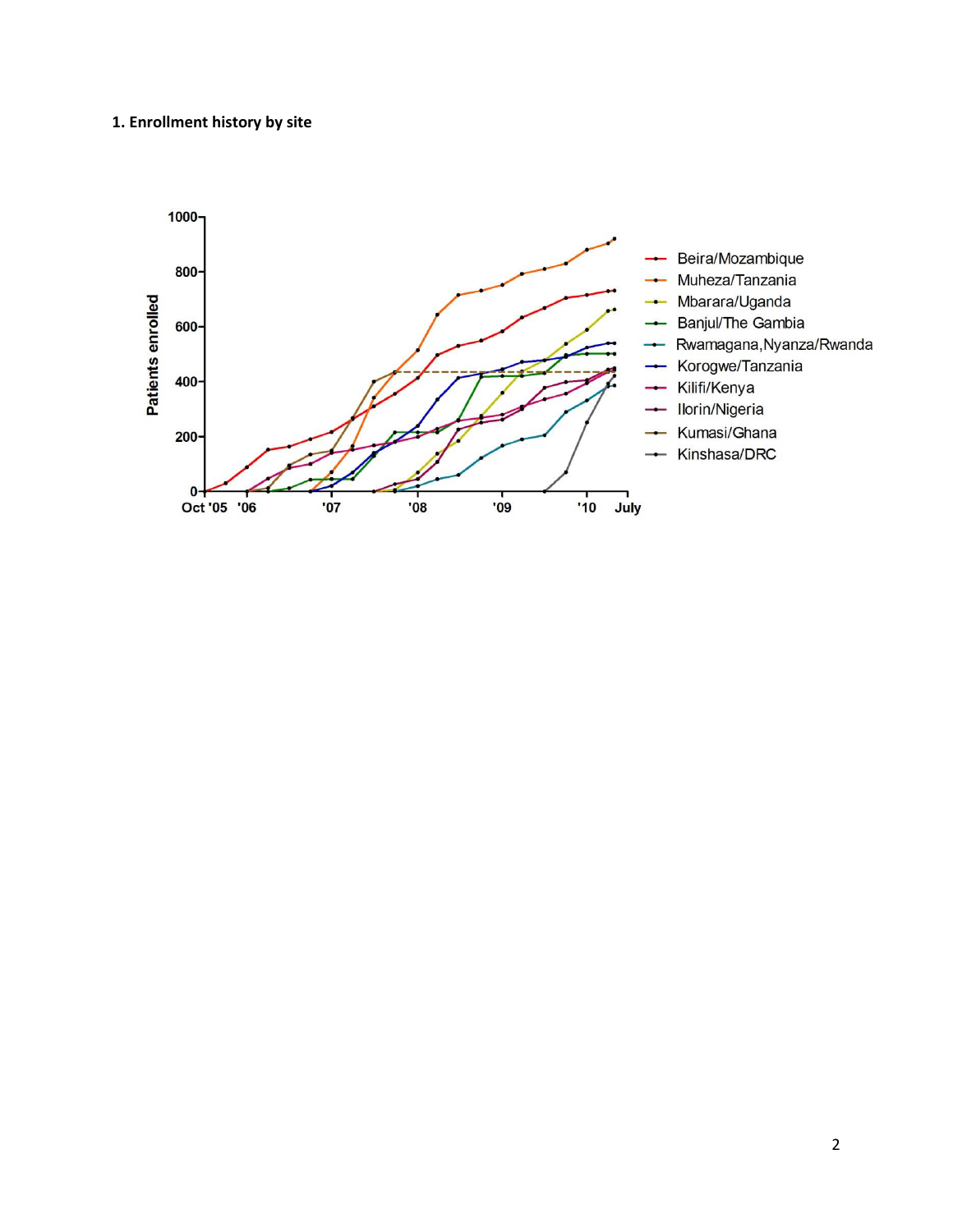#### **2. Methods and findings Mortality Endpoint Review Committee**

Method: The end-point review committee included one paediatrician with malaria experience and one clinical malariologist. The reviewers assessed the fatal cases independently from the trial investigators, and were blinded towards the study drug treatment allocations. All clinical and laboratory data (including those from the parasitology reference laboratory) were reviewed, along with the 'Severe Adverse Events' forms. Cases were only defined when both reviewers independently judged that a pathology other than malaria or its acute complications was the main cause of death.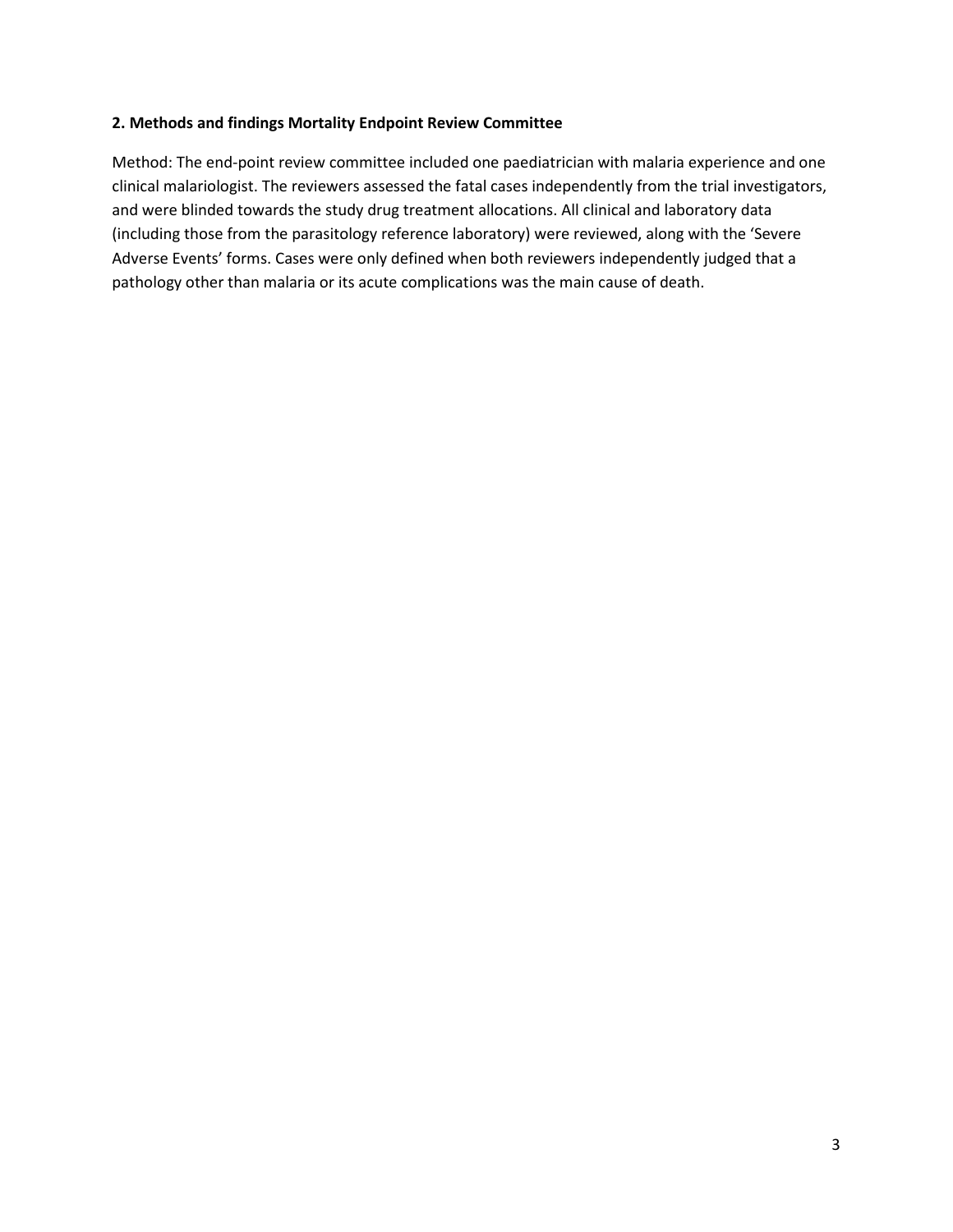| Age             | Gender      | <b>Relevant details</b>                                                                                                                                                             |
|-----------------|-------------|-------------------------------------------------------------------------------------------------------------------------------------------------------------------------------------|
| 6y              | F           | Sudden onset of abdominal pain without fever. Death occurred within three<br>hours of symptom onset. Parasitaemia 5/1000 RBC (no pretreatment)                                      |
| 22 <sub>m</sub> | M           | Death followed return of consciousness and defervescence                                                                                                                            |
| 3y              | $\mathsf F$ | Death followed return of consciousness and defervescence                                                                                                                            |
| 7 <sub>m</sub>  | M           | History of diarrhoea, vomiting and generalized rash. Clinical diagnosis of<br>measles. Parasitaemia 8/200 WC (one dose of pyrimethamine-sulfadoxine<br>pretreatment)                |
| 3y              | M           | Clinical diagnosis of tetanus. Parasitaemia 3/1000 RBC (no pretreatment)                                                                                                            |
| 11 <sub>m</sub> | F           | Death followed return of consciousness and defervescence                                                                                                                            |
| 21 <sub>m</sub> | M           | Death followed return of consciousness and defervescence                                                                                                                            |
| 5y              | F           | Suspected meningitis. Haemophilus influenzae type b isolated from blood<br>culture.<br>Parasitaemia<br>2/1000<br>(pyrimethamine-sulfadoxine<br><b>RBC</b><br>pretreatment)          |
| 6 y             | F           | Clinical diagnosis of tetanus. Parasitaemia 3/1000 RBC (no pretreatment)                                                                                                            |
| 3 <sub>m</sub>  | M           | Clinical diagnosis of mastoiditis. Group A streptococcus isolated from blood<br>culture. Parasitaemia 13/1000 RBC (no pretreatment)                                                 |
| 4y              | M           | Clinical diagnosis of left-sided pneumonia. Haemophilus influenzae type b<br>isolated from blood culture. Parasitaemia 81/200 WC (two doses of quinine<br>pretreatment)             |
| 22 <sub>m</sub> | M           | Clinical diagnosis of myositis. Group A streptococcus isolated from blood<br>culture. Parasitaemia 2/200 WC (three doses of quinine pretreatment)                                   |
| 14 m            | F           | Clinical diagnosis of severe acute malnutrition. Salmonella spp. isolated from<br>blood culture. Parasitaemia 1/200 WC (no pretreatment)                                            |
| 6 m             | M           | Clinical diagnosis of severe cellulitis. Group A streptococcus isolated from<br>blood culture. Parasitaemia 1/500 WC (six doses of artemether-lumefantrine<br>pretreatment)         |
| 16 m            | M           | Clinical observation of pustular rash and impetigo (no coma). Staphylococcus<br>aureus isolated from blood culture. Parasitaemia 3/200 WC (one dose of<br>amodiaquine pretreatment) |
| 14 m            | M           | Death followed return of consciousness and defervescence                                                                                                                            |

**Table 1.** Cases with pathology other than malaria (or its acute complications) as a likely cause of death.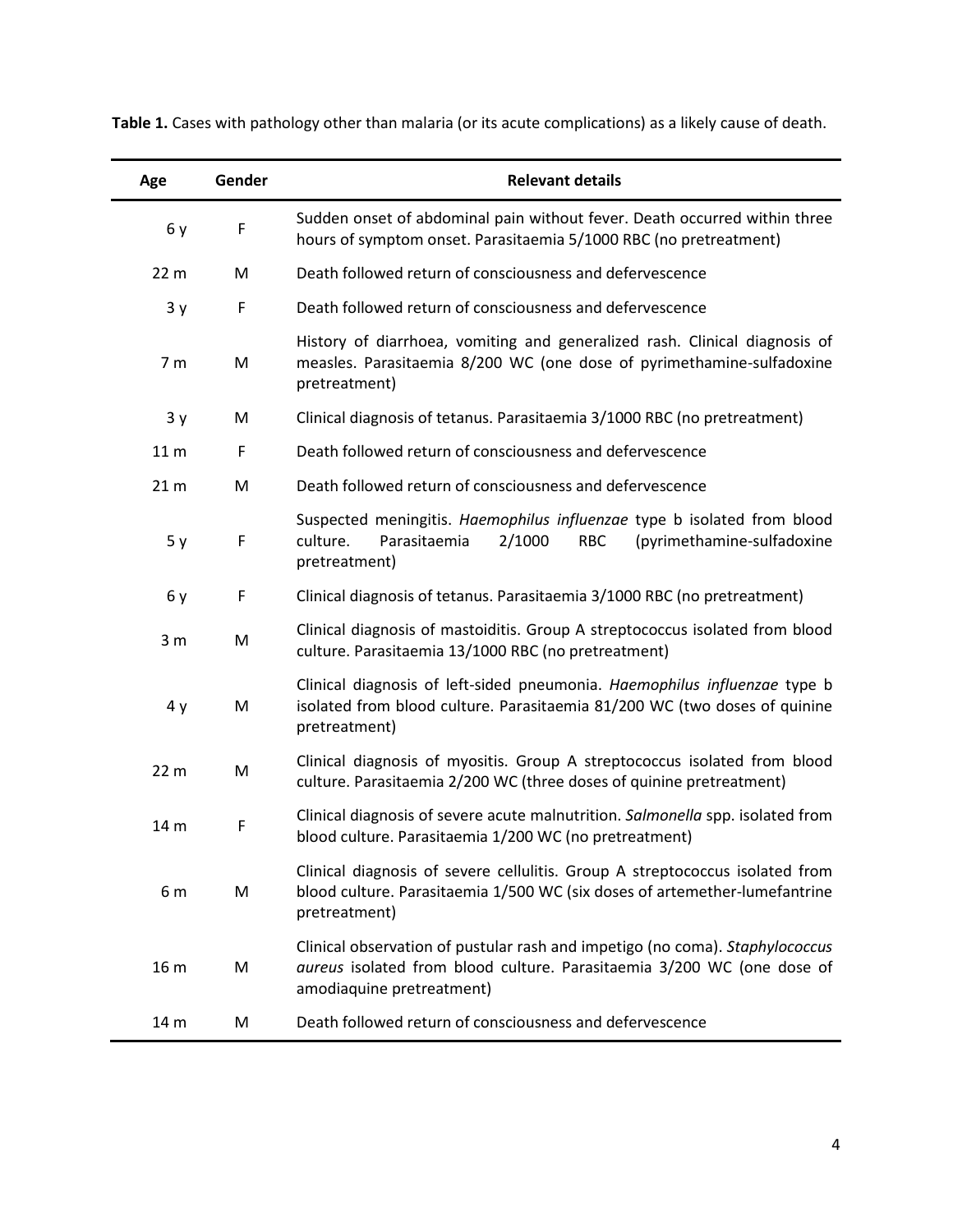#### **3. Methods Neurological Endpoint Committee**

Neurological sequelae were divided into 4 functional domains or systems, including motor deficits, vision deficits, hearing and speech deficits and persisting seizures. Severity of the deficits was graded according to the tables below. In case a patient had a pathological entry in 2 or more functional domains, the deficit with the most severe grade was moved up one 'severity grade' if the 'severe' grade had not yet been reached (Example 1: cerebellar ataxia (severe) + speech difficulties (mild) = total grade is severe. Example 2: Facial nerve palsy (moderate) + speech difficulties (mild) = total grade is severe). In case the clinical record form mentioned a pre-existing neurological problem and there was no significant deterioration of symptoms during the malaria episode, the neurological problems were not considered as being sequelae of the acute disease episode.

#### FUNCTIONAL SYSTEMS TABLES

#### 1) MOTOR

| <b>CRF Entry</b>        | MILD | <b>MODERATE</b> | <b>SEVERE</b>      |
|-------------------------|------|-----------------|--------------------|
| Monoparesis             |      | X               |                    |
| Hemiplegia/paresis      |      |                 | X                  |
| Quadriparesis           |      |                 | X                  |
| Continued posturing     |      |                 | $\pmb{\mathsf{x}}$ |
| Hypotonia               | X    |                 |                    |
| Extrapyramidal rigidity |      |                 | X                  |
| Cerebellar Ataxia       |      |                 | $\pmb{\mathsf{x}}$ |
| Gait * unsteady         | X    |                 |                    |
| Gait* hemiplegic/ataxic |      |                 | $\pmb{\mathsf{x}}$ |
| Gait* unable to walk    |      |                 | X                  |
| Cranial nerve palsies   |      | X               |                    |
| Facial nerve palsy      |      | X               |                    |

\* Gait was considered only in children > 18 months

IF there is more than one pathological entry within the motor system: the most severe grading prevails.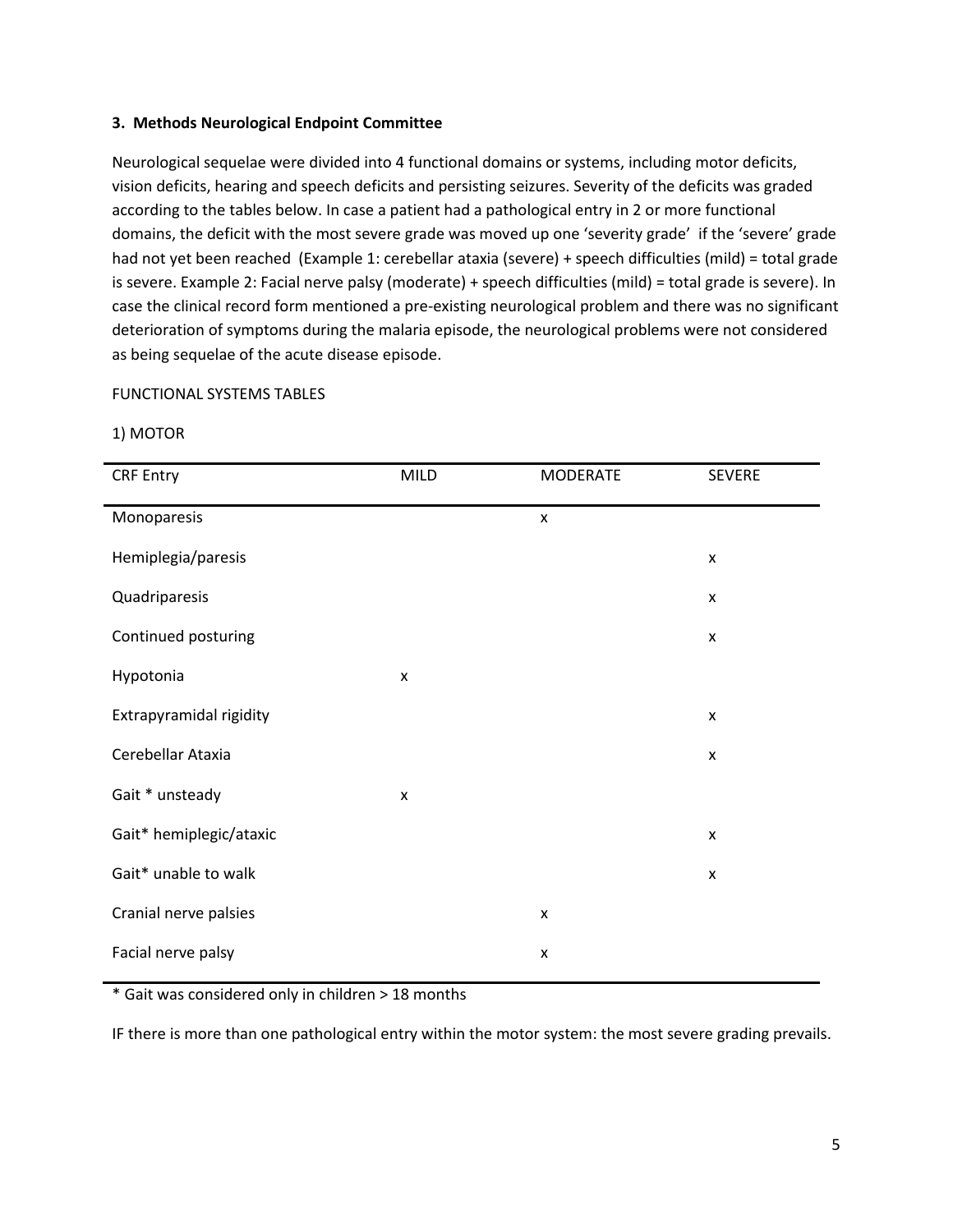# 2) VISION

| CRF entry                  | <b>MILD</b> | <b>MODERATE</b> | <b>SEVERE</b> |
|----------------------------|-------------|-----------------|---------------|
| <b>Blindness bilateral</b> |             |                 | x             |
| Blindness unilateral       |             | x               |               |
| Some impairment bilateral  |             | x               |               |
| Some impairment unilateral | x           |                 |               |

# 3) HEARING and SPEECH

| CRF entry                      | <b>MILD</b> | <b>MODERATE</b> | <b>SEVERE</b> |
|--------------------------------|-------------|-----------------|---------------|
| Deafness bilateral             |             |                 | x             |
| Deafness unilateral            |             | X               |               |
| Possible impairment bilateral  |             | x               |               |
| Possible impairment unilateral | X           |                 |               |
| Speech difficulties*           | X           |                 |               |
| Unable to speak*               |             |                 | x             |

\*Speech was assessed only in children > 18 months

4) SEIZURES

In patients with no previous history of seizures:

Any seizures - moderate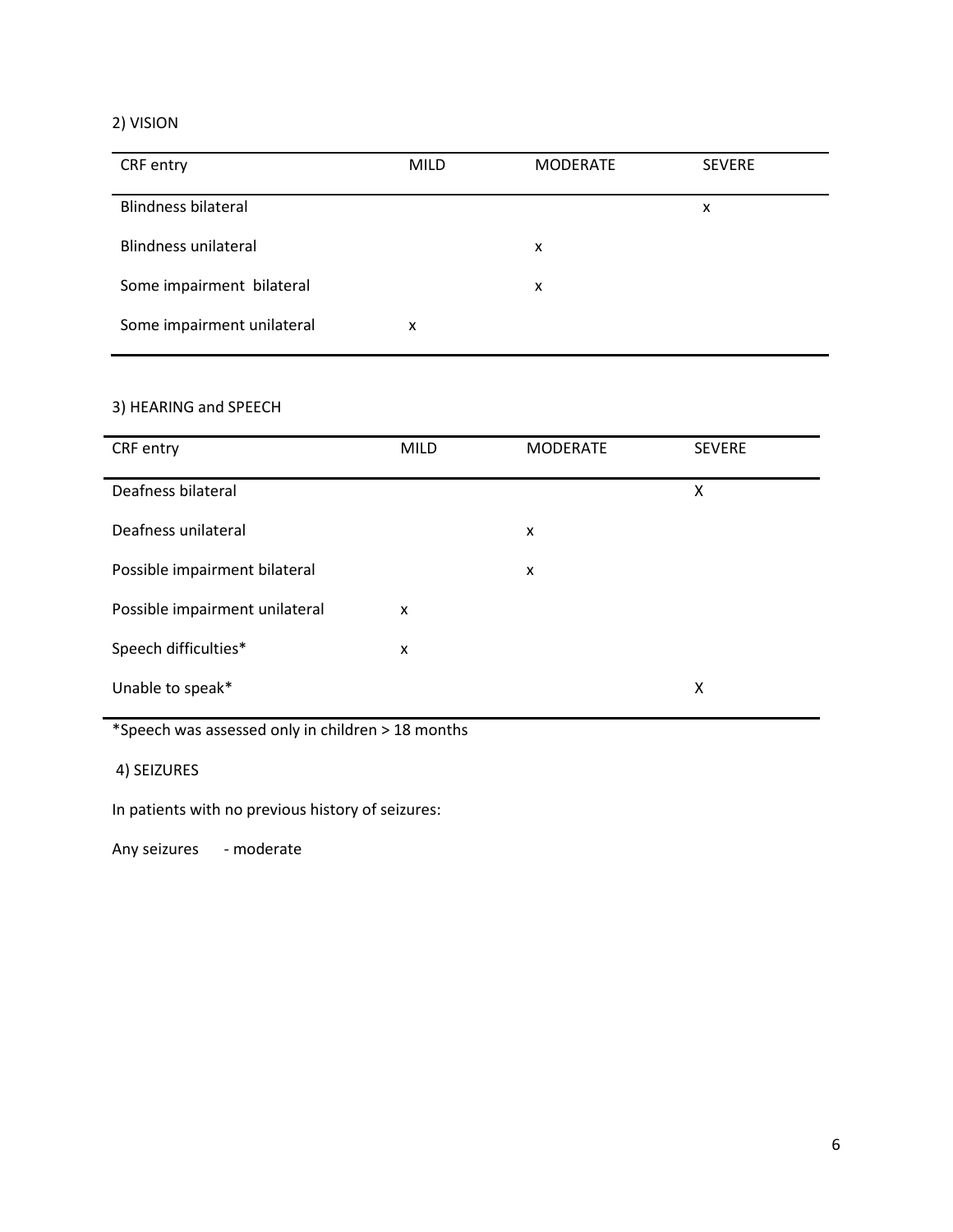## **4. Quality assessment of artesunate batches used in the trial**

LC-MS/MS Analysis of the artesunate content in vials for injection

# **Methods<sup>1</sup>** :

From each batch, 3 vials were selected for testing. Each vial's content was quantified using 3 replicate measurements. Samples were quantified using a standard curve constructed from 3 replicate samples at each calibration level (concentrations 19.2, 24.0, 28.8 ng/ml). Results for each vial and a batch average were summarized.

# **Sample preparation:**

The content of each vial to be tested was reconstituted in 1.0-1.5 mL ethanol. The whole amount was transferred into a 250 ml volumetric flask thereby diluting the solution to 240 µg/ml (assuming initial content as stated; 60 mg). This solution was further diluted using volumetric flasks to a final approximate concentration of 24 ng/ml.

## **Quantification:**

Samples were quantified using an API 5000 triple quadrupole mass spectrometer (Applied Biosystems/MDS SCIEX, Foster City, USA). The final sample was injected into the LC-MS/MS system equipped with a TurboV ionization source (TIS) interface operated in the positive ion mode. Quantification was performed using selected reaction monitoring (SRM) for the transition m/z 402 – 163.

**Results**: The following results (table 1) were obtained for the different batches.

**Conclusion**: all tested vials' contents come within GMP specification of +/- 10% of stated content.

# **Reference**.

Hanpithakpong W, Kamanikom B, Dondorp AM, Singhasivanon P, White NJ, Day NP, Lindegardh N. A liquid chromatographic-tandem mass spectrometric method for determination of artesunate and its metabolite dihydroartemisinin in human plasma. J Chromatogr B Analyt Technol Biomed Life Sci. 2008; 876: 61-8.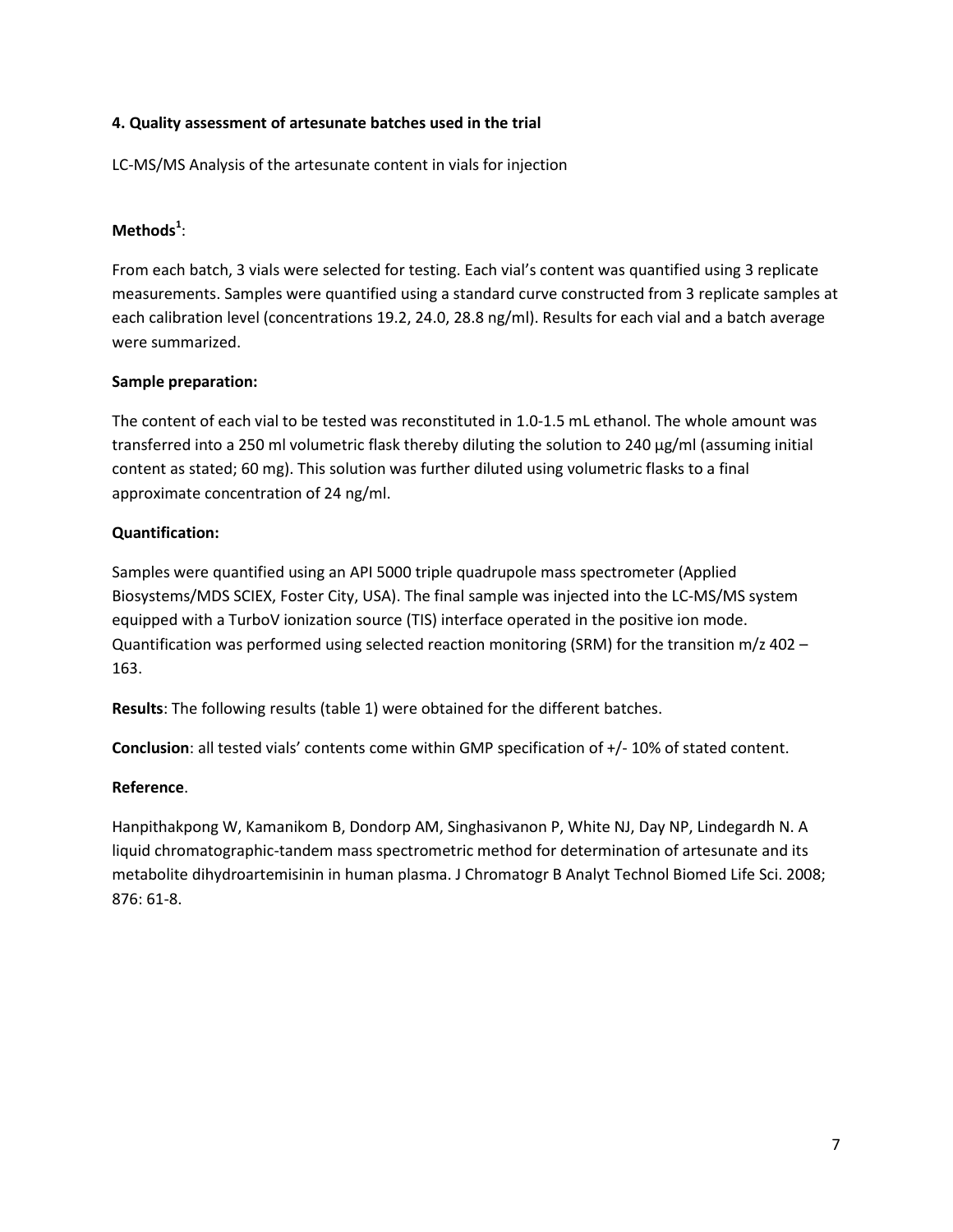| <b>Site</b>        | <b>Batch</b> | <b>Expire</b> | pha<br>ID         | ARS (mg/vial) | Amount (%) | Average (%) | <b>Batch</b><br>average<br>$(\%)$ |
|--------------------|--------------|---------------|-------------------|---------------|------------|-------------|-----------------------------------|
| Mozambique         | 60109        | Dec-08        | A11               | 57.00         | 95.00      | 95.28       | 95.28                             |
|                    |              |               | A12               | 57.25         | 95.42      |             |                                   |
|                    |              |               | A13               | 57.25         | 95.42      |             |                                   |
|                    | ZA070701     | <b>Jun-10</b> | B11               | 58.00         | 96.67      | 96.94       | 93.79                             |
|                    |              |               | B12               | 58.25         | 97.08      |             |                                   |
|                    |              |               | B13               | 58.25         | 97.08      |             |                                   |
|                    |              |               | B <sub>2</sub> 1  | 54.00         | 90.00      | 90.00       |                                   |
|                    |              |               | B <sub>2</sub> 2  | 54.25         | 90.42      |             |                                   |
|                    |              |               | B <sub>2</sub> 3  | 53.75         | 89.58      |             |                                   |
|                    |              |               | <b>B31</b>        | 56.75         | 94.58      | 94.44       |                                   |
|                    |              |               | B32               | 56.25         | 93.75      |             |                                   |
|                    |              |               | <b>B33</b>        | 57.00         | 95.00      |             |                                   |
| Kenya              | ZA060903     | Aug-09        | C11               | 55.50         | 92.50      | 92.50       | 93.84                             |
|                    |              |               | C12               | 55.25         | 92.08      |             |                                   |
|                    |              |               | C13               | 55.75         | 92.92      |             |                                   |
|                    |              |               | C <sub>2</sub> 1  | 57.50         | 95.83      | 95.28       |                                   |
|                    |              |               | $C2$ <sub>2</sub> | 56.75         | 94.58      |             |                                   |
|                    |              |               | $C2$ 3            | 57.25         | 95.42      |             |                                   |
|                    |              |               | C <sub>3</sub> 1  | 56.00         | 93.33      | 93.75       |                                   |
|                    |              |               | C32               | 56.25         | 93.75      |             |                                   |
|                    |              |               | C <sub>3</sub> 3  | 56.50         | 94.17      |             |                                   |
| Tanzania           |              |               |                   |               |            |             |                                   |
| Korogwe            | ZA070406     | Mar-10        | D1 1              | 56.25         | 93.75      | 92.36       | 91.53                             |
|                    |              |               | D1 2              | 54.75         | 91.25      |             |                                   |
|                    |              |               | D13               | 55.25         | 92.08      |             |                                   |
|                    |              |               | D <sub>2</sub> 1  | 54.25         | 90.42      | 90.55       |                                   |
|                    |              |               | D <sub>2</sub> 2  | 54.25         | 90.42      |             |                                   |
|                    |              |               | D <sub>2</sub> 3  | 54.50         | 90.83      |             |                                   |
|                    |              |               | D31               | 55.50         | 92.50      | 91.67       |                                   |
|                    |              |               | D3 2              | 54.50         | 90.83      |             |                                   |
|                    |              |               | D33               | 55.00         | 91.67      |             |                                   |
| Tanzania<br>Muheza | ZA070406     | Mar-10        | E11               | 62.25         | 103.75     | 102.78      | 98.15                             |
|                    |              |               | E12               | 61.25         | 102.08     |             |                                   |
|                    |              |               | E13               | 61.50         | 102.50     |             |                                   |
|                    |              |               | E <sub>2</sub> 1  | 55.25         | 92.08      | 91.80       |                                   |
|                    |              |               | E <sub>2</sub> 2  | 54.50         | 90.83      |             |                                   |
|                    |              |               | E <sub>2</sub> 3  | 55.50         | 92.50      |             |                                   |
|                    |              |               | E31               | 60.00         | 100.00     | 99.86       |                                   |
|                    |              |               | E32               | 60.00         | 100.00     |             |                                   |
|                    |              |               | E33               | 59.75         | 99.58      |             |                                   |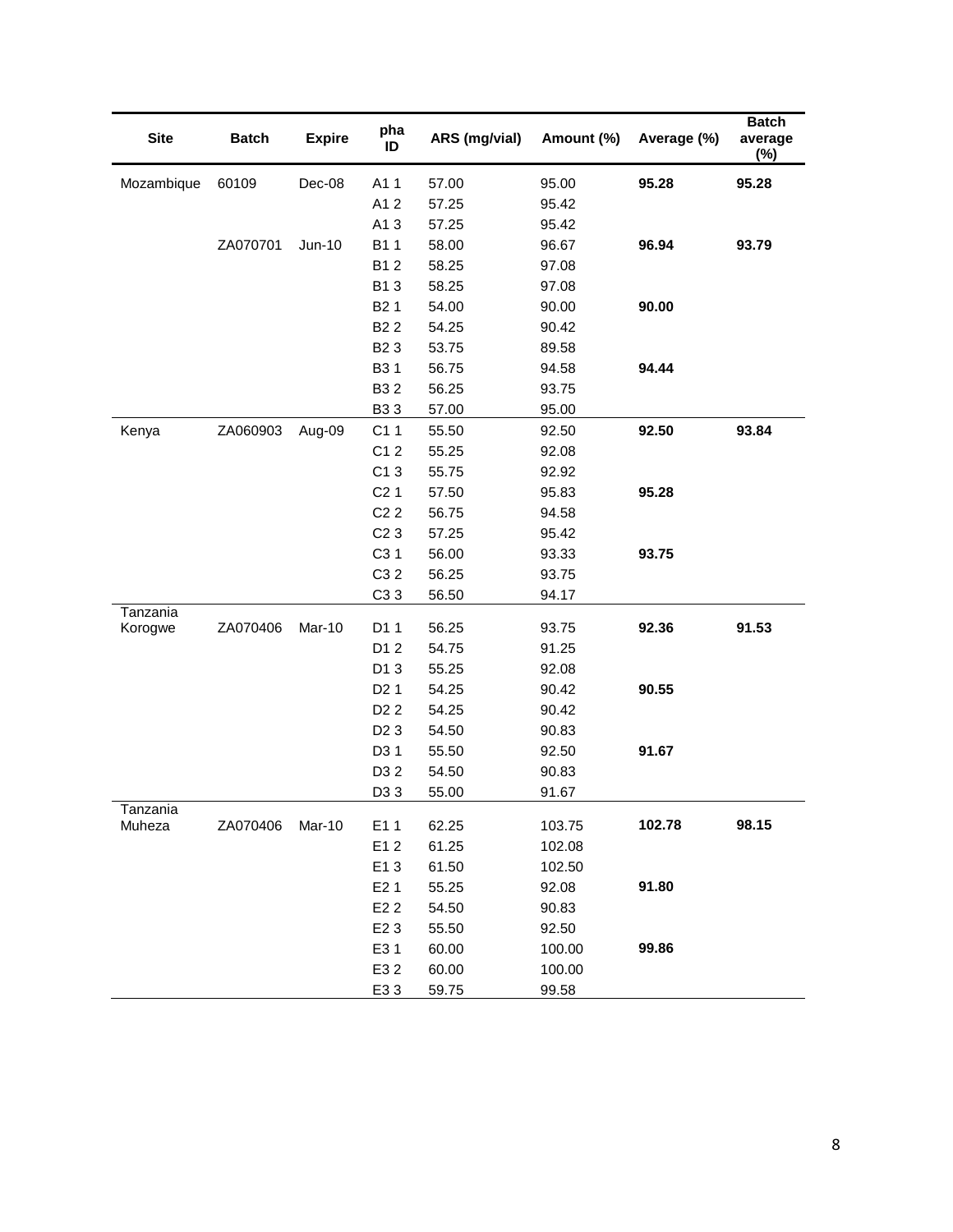| <b>Site</b> | <b>Batch</b> | <b>Expire</b> | pha<br>ID        | ARS (mg/vial) | Amount (%) | Average (%) | <b>Batch</b><br>average<br>$(\%)$ |
|-------------|--------------|---------------|------------------|---------------|------------|-------------|-----------------------------------|
| The Gambia  | ZA060203     | Jan-09        | F11              | 58.75         | 97.92      | 97.78       | 96.76                             |
|             |              |               | F12              | 58.25         | 97.08      |             |                                   |
|             |              |               | F13              | 59.00         | 98.33      |             |                                   |
|             |              |               | F <sub>2</sub> 1 | 59.75         | 99.58      | 100.00      |                                   |
|             |              |               | F <sub>2</sub> 2 | 59.75         | 99.58      |             |                                   |
|             |              |               | F <sub>2</sub> 3 | 60.50         | 100.83     |             |                                   |
|             |              |               | F31              | 55.50         | 92.50      | 92.50       |                                   |
|             |              |               | F32              | 55.25         | 92.08      |             |                                   |
|             |              |               | F33              | 55.75         | 92.92      |             |                                   |
| Uganda      | ZA070406     | Mar-10        | G11              | 59.75         | 99.58      | 100.14      | 92.50                             |
|             |              |               | G1 2             | 60.25         | 100.42     |             |                                   |
|             |              |               | G13              | 60.25         | 100.42     |             |                                   |
|             |              |               | G <sub>2</sub> 1 | 55.25         | 92.08      | 92.08       |                                   |
|             |              |               | G <sub>2</sub> 2 | 55.50         | 92.50      |             |                                   |
|             |              |               | G <sub>2</sub> 3 | 55.00         | 91.67      |             |                                   |
|             |              |               | G31              | 51.25         | 85.42      | 85.28       |                                   |
|             |              |               | G3 2             | 50.75         | 84.58      |             |                                   |
|             |              |               | G33              | 51.50         | 85.83      |             |                                   |
| Nigeria     | ZA070701     | <b>Jun-10</b> | H11              | 54.75         | 91.25      | 91.39       | 92.31                             |
|             |              |               | H12              | 54.50         | 90.83      |             |                                   |
|             |              |               | H13              | 55.25         | 92.08      |             |                                   |
|             |              |               | H21              | 57.50         | 95.83      | 96.39       |                                   |
|             |              |               | H <sub>2</sub> 2 | 58.00         | 96.67      |             |                                   |
|             |              |               | H <sub>2</sub> 3 | 58.00         | 96.67      |             |                                   |
|             |              |               | H <sub>3</sub> 1 | 53.75         | 89.58      | 89.17       |                                   |
|             |              |               | H <sub>3</sub> 2 | 53.25         | 88.75      |             |                                   |
|             |              |               | H <sub>3</sub> 3 | 53.50         | 89.17      |             |                                   |
| Rwanda      | ZA070701     | <b>Jun-10</b> | 111              | 58.75         | 97.92      | 97.64       | 95.00                             |
|             |              |               | 112              | 58.25         | 97.08      |             |                                   |
|             |              |               | 113              | 58.75         | 97.92      |             |                                   |
|             |              |               | 12 <sub>1</sub>  | 55.00         | 91.67      | 92.50       |                                   |
|             |              |               | 122              | 55.50         | 92.50      |             |                                   |
|             |              |               | 123              | 56.00         | 93.33      |             |                                   |
|             |              |               | 131              | 56.75         | 94.58      | 94.86       |                                   |
|             |              |               | 132              | 57.25         | 95.42      |             |                                   |
|             |              |               | 133              | 56.75         | 94.58      |             |                                   |
| <b>DRC</b>  | LA091001     | 10-08-12      | J11              | 57.25         | 95.42      | 95.00       | 95.88                             |
|             |              |               | J12              | 57.25         | 95.42      |             |                                   |
|             |              |               | J13              | 56.50         | 94.17      |             |                                   |
|             |              |               | J2 <sub>1</sub>  | 57.50         | 95.83      | 96.25       |                                   |
|             |              |               | J22              | 58.00         | 96.67      |             |                                   |
|             |              |               | J23              | 57.75         | 96.25      |             |                                   |
|             |              |               | J31              | 57.50         | 95.83      | 96.39       |                                   |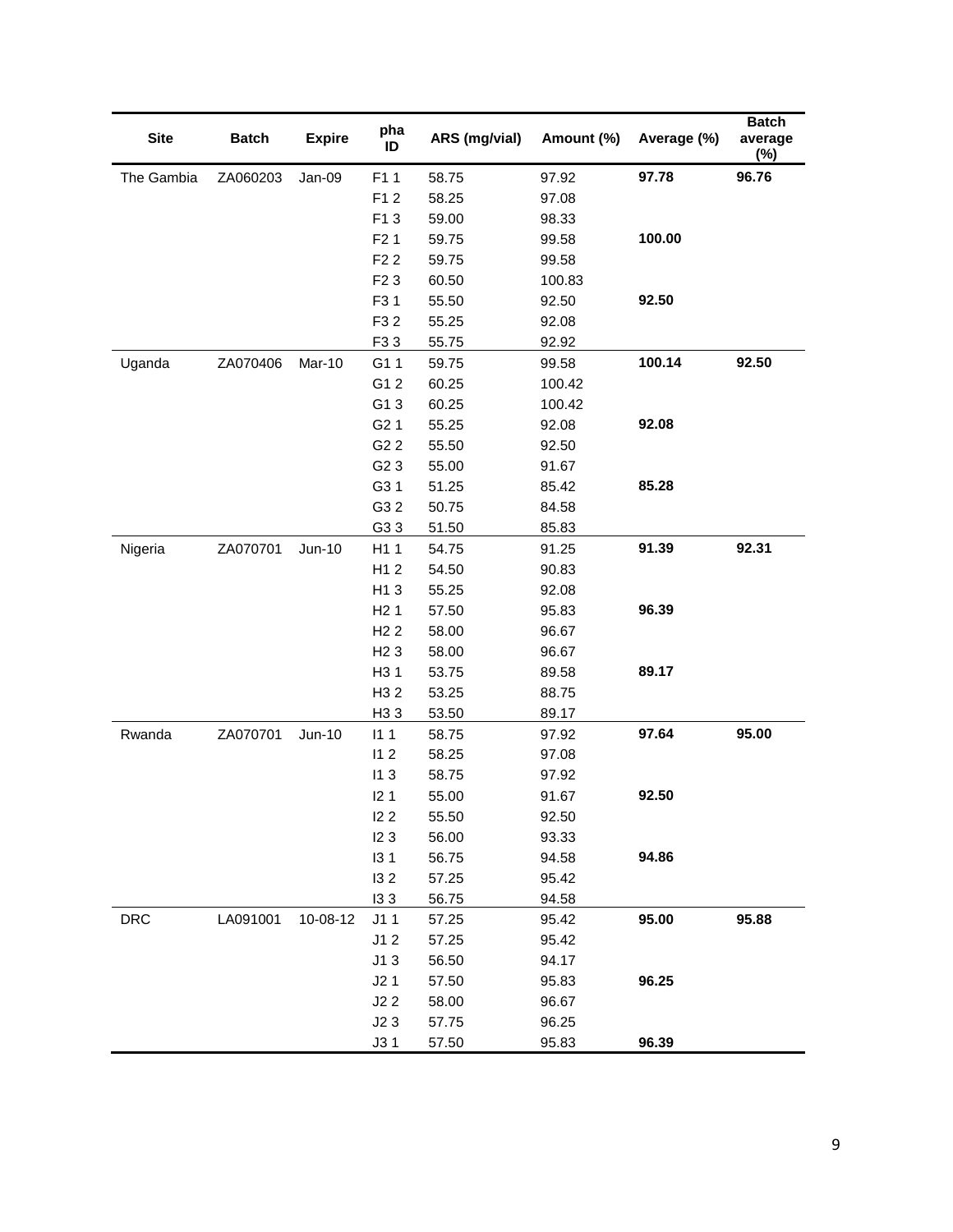### **5. Quality assessment of quinine batches used in the trial**

### LC-UV Analysis of Quinine content in vials for injection

## **Methods** (modified from ref. 1):

From each batch, 3 vials were selected for testing. Each vial's content was quantified using 3 replicate measurements. Samples were quantified using a standard curve constructed from 3 replicate samples at each calibration level (concentrations 15.7, 19.6 and 23.4 µg/ml). Results for each vial and a batch average were summarized.

#### **Sample preparation**:

The content of each vial to be tested was transferred into a 100 ml volumetric flask thereby diluting the solution to 6.00 mg/ml (assuming initial content 600 mg). Exactly 1000 µl of this solution was further diluted using a 250 ml volumetric flask to a final approximate concentration of 19.6  $\mu$ g/ml.

#### **Quantification**:

Samples were quantified using a LaChrom Elite LC-UV system (Hitachi, Tokyo, Japan). Quantification was performed at the wavelength 250 nm.

**Results**: The following results (table 1) were obtained for the different batches.

**Conclusion**: all tested vials contained between 105-112% of stated content.

#### **Reference**.

1. Newton PN, Keeratithakul D, Teja-Isavadharm P, Pukrittayakamee S, Kyle D, White NJ. Pharmacokinetics of quinine and 3-hydroxyquinine in severe falciparum malaria with acute renal failure. Transactions of the Royal Society of Tropical Medicine and Hygiene, 1999, 93:69–72.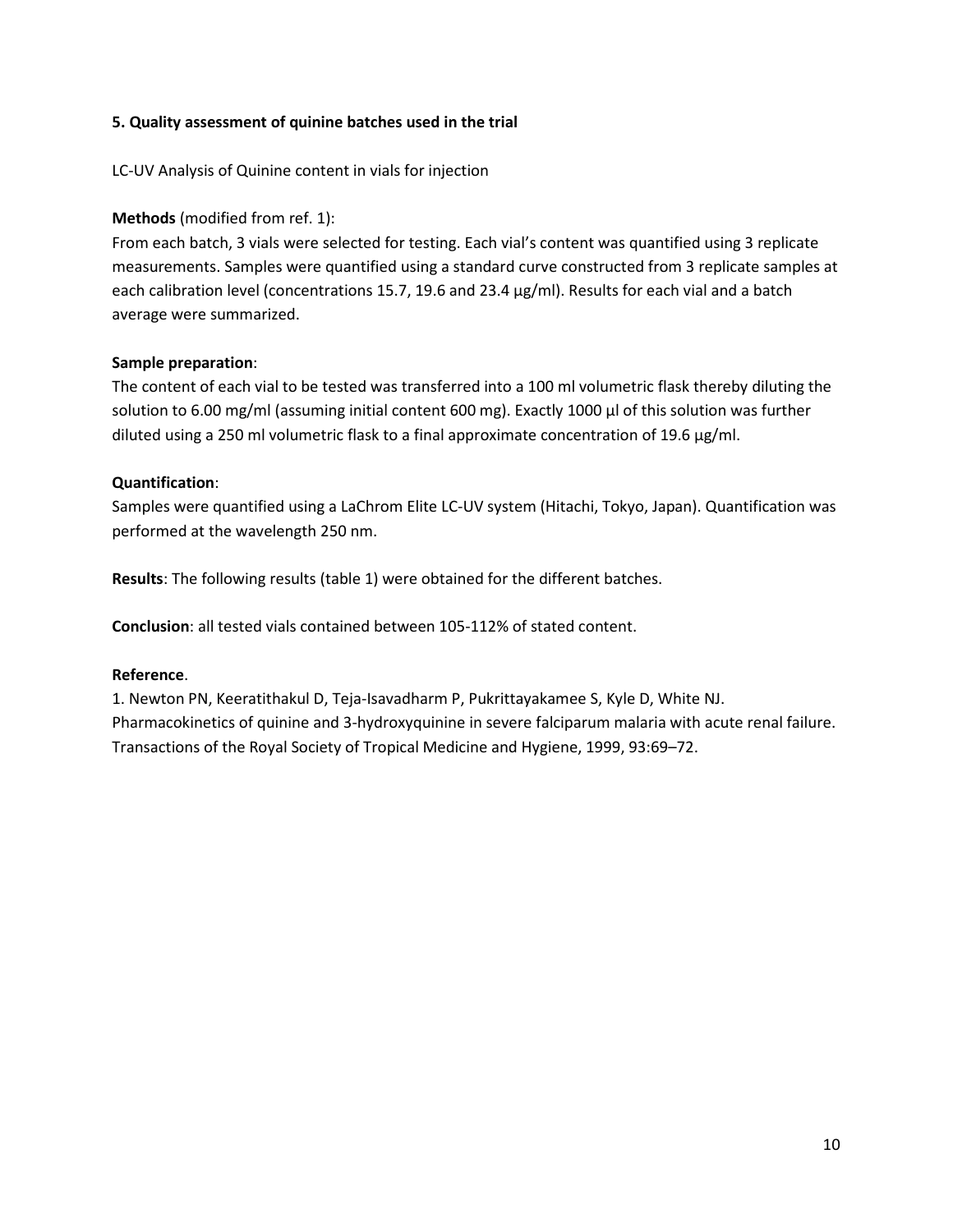| Site           |     | Batch Expire | pha ID                               | QN (mg/vial)     | Amount (%)       | Average (%) | Batch average (%) |
|----------------|-----|--------------|--------------------------------------|------------------|------------------|-------------|-------------------|
| Mozambique 396 |     | Mar-10       | A11                                  | 627.56           | 104.59           | 105.42      | 106.06            |
|                |     |              | A12                                  | 634.11           | 105.68           |             |                   |
|                |     |              | A13                                  | 635.94           | 105.99           |             |                   |
|                |     |              | A2 1<br>A2 2                         | 633.62<br>643.05 | 105.60<br>107.17 | 106.58      |                   |
|                |     |              | A23                                  | 641.76           | 106.96           |             |                   |
|                |     |              | A31                                  | 631.20           | 105.20           | 106.16      |                   |
|                |     |              | A32                                  | 633.65           | 105.61           |             |                   |
|                |     |              | A33                                  | 646.11           | 107.68           |             |                   |
|                | 397 | $Sep-10$     | B11                                  | 641.64           | 106.94           | 108.58      | 108.71            |
|                |     |              | <b>B12</b>                           | 667.79           | 111.30           |             |                   |
|                |     |              | <b>B13</b>                           | 645.01           | 107.50           |             |                   |
|                |     |              | B2 1                                 | 635.42           | 105.90           | 107.38      |                   |
|                |     |              | B <sub>2</sub> 2                     | 641.58           | 106.93           |             |                   |
|                |     |              | B <sub>2</sub> 3<br><b>B31</b>       | 655.88<br>651.68 | 109.31<br>108.61 | 110.17      |                   |
|                |     |              | <b>B32</b>                           | 672.84           | 112.14           |             |                   |
|                |     |              | <b>B33</b>                           | 658.60           | 109.77           |             |                   |
| Kenya          | 397 | $Sep-10$     | C11                                  | 639.47           | 106.58           | 108.21      | 108.50            |
|                |     |              | C12                                  | 650.55           | 108.42           |             |                   |
|                |     |              | C13                                  | 657.74           | 109.62           |             |                   |
|                |     |              | C21                                  | 646.35           | 107.73           | 108.98      |                   |
|                |     |              | C22                                  | 654.01<br>661.30 | 109.00           |             |                   |
|                |     |              | C23<br>C31                           |                  | 110.22<br>107.22 | 108.30      |                   |
|                |     |              | C32                                  | 643.29<br>658.85 | 109.81           |             |                   |
|                |     |              | C33                                  | 647.33           | 107.89           |             |                   |
| Korogwe        | 396 | $Mar-10$     | D11                                  | 626.94           | 104.49           | 105.60      | 105.13            |
|                |     |              | D12                                  | 636.01           | 106.00           |             |                   |
|                |     |              | D13                                  | 637.81           | 106.30           |             |                   |
|                |     |              | D <sub>2</sub> 1                     | 620.57           | 103.43           | 104.62      |                   |
|                |     |              | D <sub>2</sub> 2                     | 624.74           | 104.12           |             |                   |
|                |     |              | D <sub>2</sub> 3                     | 637.93           | 106.32           |             |                   |
|                |     |              | D3 1                                 | 625.14           | 104.19           | 105.18      |                   |
|                |     |              | D3 2<br>D3 3                         | 635.06<br>632.97 | 105.84<br>105.50 |             |                   |
| Muheza         | 396 | $Mar-10$     | E11                                  | 638.67           | 106.44           | 107.56      | 106.11            |
|                |     |              | E1 2                                 | 643.41           | 107.24           |             |                   |
|                |     |              | E13                                  | 647.27           | 107.88           |             |                   |
|                |     |              | E2 1                                 | 632.42           | 105.40           | 106.11      |                   |
|                |     |              | E2 2                                 | 638.76           | 106.46           |             |                   |
|                |     |              | E2 3                                 | 638.85           | 106.48           |             |                   |
|                |     |              | E3 1                                 | 627.80           | 104.63           | 105.04      |                   |
|                |     |              | E3 2                                 | 634.23           | 105.70           |             |                   |
|                |     |              | E3 3                                 | 628.72           | 104.79           |             |                   |
|                | 398 | $Sep-10$     | F11<br>F12                           | 663.25<br>673.82 | 110.54           | 111.24      | 111.00            |
|                |     |              | F13                                  | 665.31           | 112.30<br>110.88 |             |                   |
|                |     |              | F2 1                                 | 654.80           | 109.13           | 110.55      |                   |
|                |     |              | F <sub>2</sub> 2                     | 672.38           | 112.06           |             |                   |
|                |     |              | F2 3                                 | 662.80           | 110.47           |             |                   |
|                |     |              | F3 1                                 | 660.68           | 110.11           | 111.20      |                   |
|                |     |              | F3 2                                 | 666.26           | 111.04           |             |                   |
|                |     |              | F3 3                                 | 674.71           | 112.45           |             |                   |
| The Gambia     | 396 | Mar-10       | G11                                  | 661.39           | 110.23           | 112.04      | 107.14            |
|                |     |              | G12                                  | 676.70           | 112.78           |             |                   |
|                |     |              | G13<br>G2 1                          | 678.56<br>620.76 | 113.09<br>103.46 | 104.40      |                   |
|                |     |              | G2 2                                 | 622.04           | 103.67           |             |                   |
|                |     |              | G23                                  | 636.37           | 106.06           |             |                   |
|                |     |              | G31                                  | 624.25           | 104.04           | 104.99      |                   |
|                |     |              | G3 2                                 | 627.28           | 104.55           |             |                   |
|                |     |              | G33                                  | 638.33           | 106.39           |             |                   |
| Uganda         | 396 | Mar-10       | H11                                  | 628.72           | 104.79           | 106.29      | 105.96            |
|                |     |              | H <sub>1</sub> 2                     | 631.81           | 105.30           |             |                   |
|                |     |              | H13                                  | 652.75           | 108.79           |             |                   |
|                |     |              | H <sub>2</sub> 1                     | 628.50<br>629.70 | 104.75           | 105.30      |                   |
|                |     |              | H <sub>2</sub> 2<br>H <sub>2</sub> 3 | 637.26           | 104.95<br>106.21 |             |                   |
|                |     |              | H3 1                                 | 625.23           | 104.20           | 106.30      |                   |
|                |     |              | H3 2                                 | 649.94           | 108.32           |             |                   |
|                |     |              | H3 3                                 | 638.15           | 106.36           |             |                   |
|                | 399 | $Sep-10$     | 111                                  | 658.82           | 109.80           | 110.60      | 111.91            |
|                |     |              | 112                                  | 663.38           | 110.56           |             |                   |
|                |     |              | 113                                  | 668.64           | 111.44           |             |                   |
|                |     |              | 121                                  | 658.66           | 109.78           | 111.64      |                   |
|                |     |              | 122                                  | 664.91<br>685.88 | 110.82           |             |                   |
|                |     |              | 123<br>131                           | 672.41           | 114.31<br>112.07 | 113.49      |                   |
|                |     |              | 132                                  | 676.39           | 112.73           |             |                   |
|                |     |              | 133                                  | 694.09           | 115.68           |             |                   |
| Nigeria        | 396 | Mar-10       | J11                                  | 627.28           | 104.55           | 105.63      | 105.34            |
|                |     |              | J12                                  | 638.18           | 106.36           |             |                   |
|                |     |              | J13                                  | 635.85           | 105.98           |             |                   |
|                |     |              | J21                                  | 628.78           | 104.80           | 105.86      |                   |
|                |     |              | J22<br>J23                           | 628.84<br>647.92 | 104.81           |             |                   |
|                |     |              | J31                                  | 620.05           | 107.99<br>103.34 | 104.52      |                   |
|                |     |              | J32                                  | 627.49           | 104.58           |             |                   |
|                |     |              | J3 3                                 | 633.77           | 105.63           |             |                   |
| Rwanda         | 396 | Mar-10       | K11                                  | 620.12           | 103.35           | 104.12      | 104.03            |
|                |     |              | K12                                  | 622.17           | 103.69           |             |                   |
|                |     |              | K13                                  | 631.87           | 105.31           |             |                   |
|                |     |              | K21                                  | 614.24           | 102.37           | 103.55      |                   |
|                |     |              | K <sub>2</sub> 2                     | 620.85           | 103.48           |             |                   |
|                |     |              | K23                                  | 628.78           | 104.80           |             |                   |
|                |     |              | K31                                  | 619.29           | 103.21           | 104.43      |                   |
|                |     |              | K32                                  | 627.59           | 104.60           |             |                   |
|                | 397 | Sep-10       | K33<br>L11                           | 632.82<br>639.59 | 105.47           | 107.30      | 107.26            |
|                |     |              | L12                                  | 636.53           | 106.60<br>106.09 |             |                   |
|                |     |              | L13                                  | 655.20           | 109.20           |             |                   |
|                |     |              | L21                                  | 635.09           | 105.85           | 107.00      |                   |
|                |     |              | L22                                  | 639.13           | 106.52           |             |                   |
|                |     |              |                                      |                  |                  |             |                   |
|                |     |              | L23                                  | 651.80           | 108.63           |             |                   |
|                |     |              | L31                                  | 636.46           | 106.08           | 107.49      |                   |
|                |     |              | L3 2<br>L3 3                         | 645.34<br>653.03 | 107.56<br>108.84 |             |                   |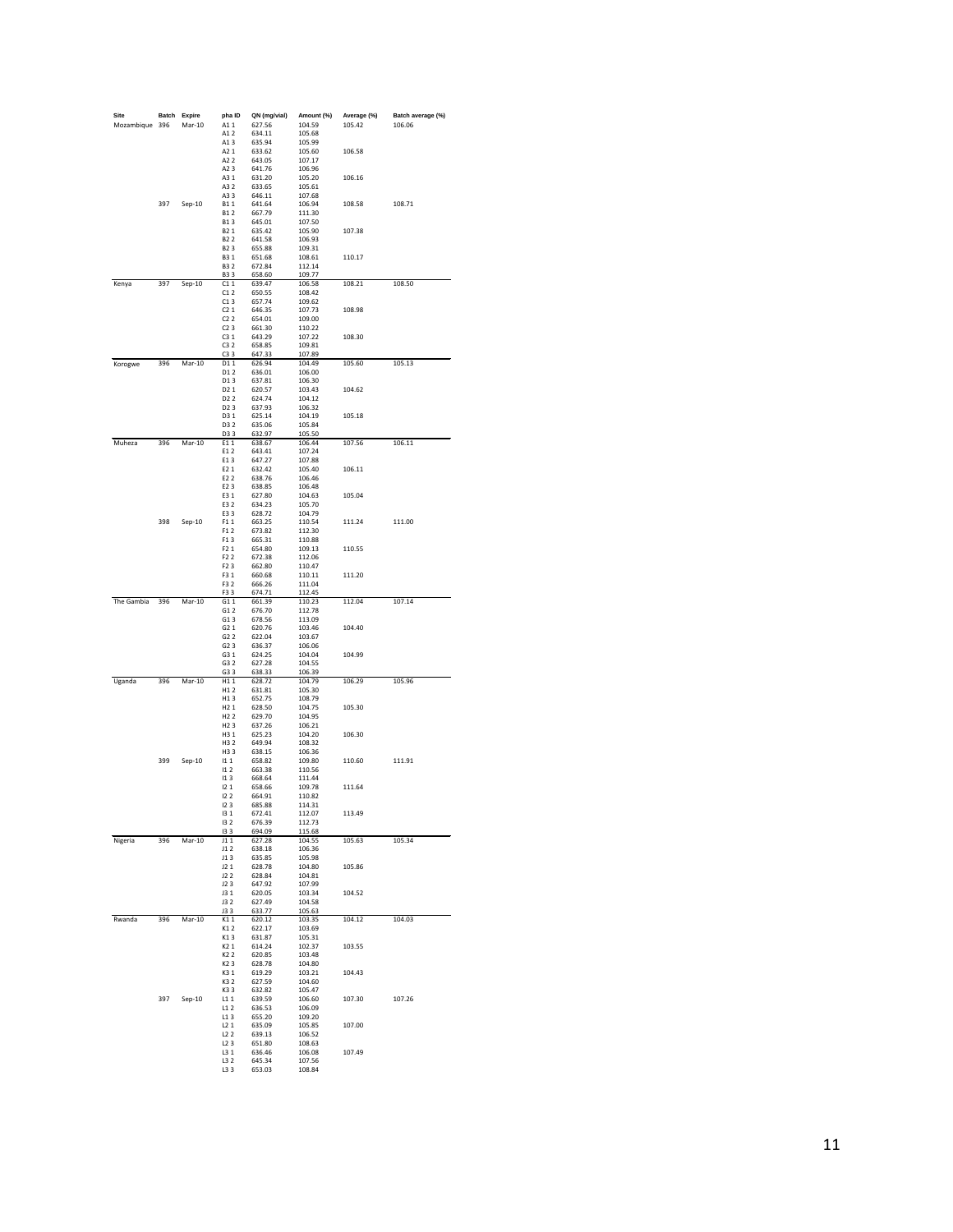# **6. Assessing pre-treatment: Classification of the efficacy of antimalarial drugs**

Table 2.

Classification of antimalarials according to likely efficacy for the treatment of uncomplicated falciparum malaria in West Africa (Ghana, The Gambia, Nigeria) or the regions corresponding to the other AQUAMAT study sites. In the main paper, intermediate- efficacy and ineffective antimalarial drugs are grouped together as one category.

|                                   | Efficacy of pre-treatment: yes $(y)$ , no $(n)$ , intermediate $(i)$ |                   |
|-----------------------------------|----------------------------------------------------------------------|-------------------|
|                                   | Ghana, Gambia or Nigeria                                             | Other study sites |
| quinine injection                 |                                                                      |                   |
| artemether injection              |                                                                      |                   |
| artesunate/artemether tabs        |                                                                      |                   |
| sulphadoxin-pyrimethamine (SP)    |                                                                      |                   |
| SP-amodiaquine                    |                                                                      |                   |
| chloroquine                       | n                                                                    |                   |
| amodiaquine                       |                                                                      |                   |
| artemether-lumefantrine           |                                                                      |                   |
| artesunate suppository            |                                                                      |                   |
| artesunate-amodiaquine            |                                                                      |                   |
| artemether-amodiaquine            |                                                                      |                   |
| artemether-quinine                |                                                                      |                   |
| dihydroartemisinin (DHA)          |                                                                      |                   |
| DHA-amodiaquine                   |                                                                      |                   |
| SP-artemether-lumefantrine        |                                                                      |                   |
| pyrimethamine-sulphamethopirazine |                                                                      | n                 |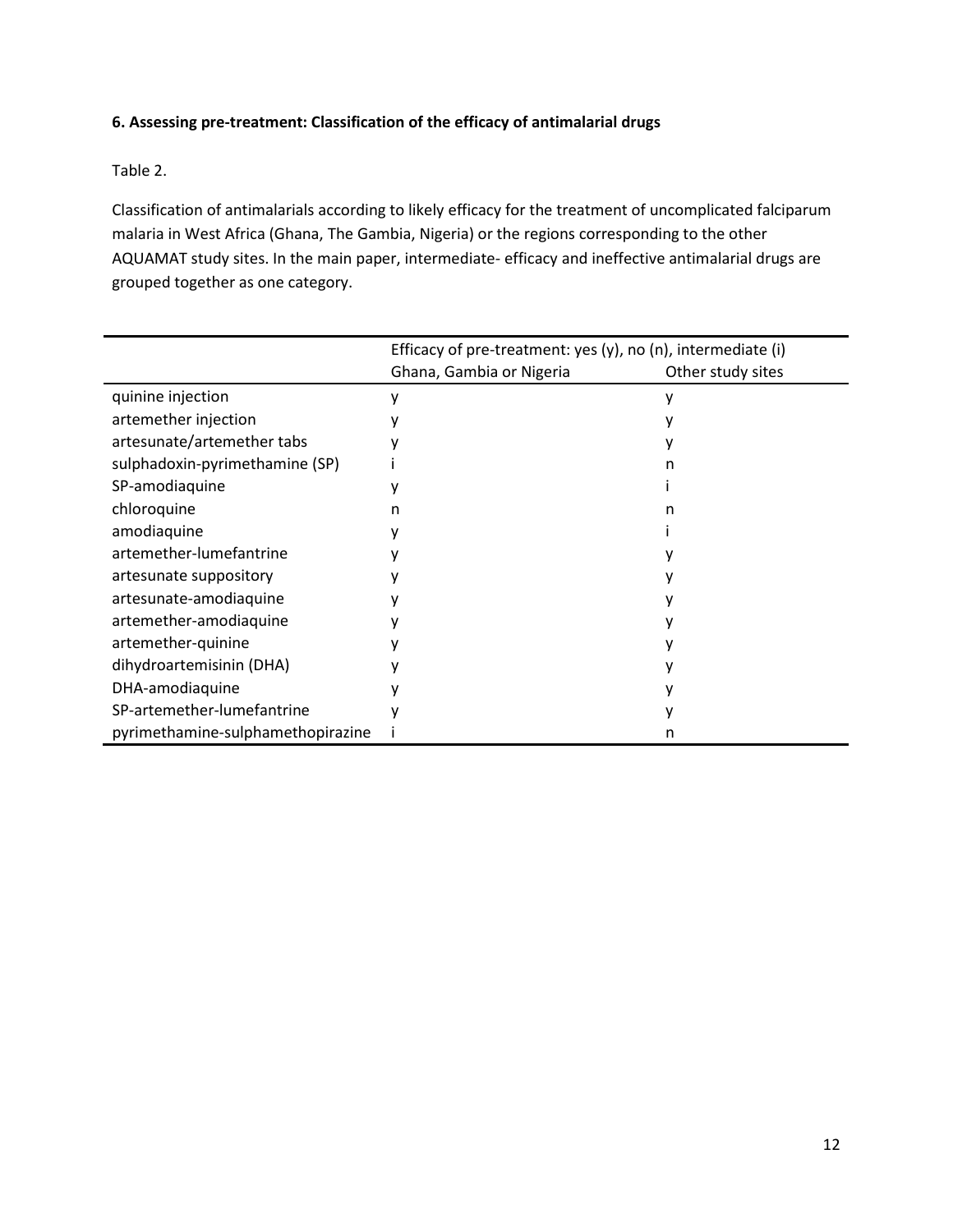| Country           | <b>Study Site</b> | <b>Ethical Review</b><br><b>Board</b>                                                   | <b>Address of ERB</b>                                                            | Reference<br><b>Number</b>                           | <b>Document</b> | <b>Date</b> |
|-------------------|-------------------|-----------------------------------------------------------------------------------------|----------------------------------------------------------------------------------|------------------------------------------------------|-----------------|-------------|
| <b>DRC</b>        | <b>Kinshasa</b>   | <b>ESP UNIKIN</b><br>Comité<br>d'Ethique                                                | Université de Kinshasa<br>Faculté de Médecine<br>BP 11850 Kinshasa<br><b>DRC</b> | ESP/CE/050/<br>2009                                  | Approval        | 24/09/2009  |
| <b>DRC</b>        | <b>Kinshasa</b>   |                                                                                         |                                                                                  | ESP/CE/050B/<br>2009                                 | Revision        | 28/12/2009  |
| Ghana             | <b>Kumasi</b>     | Committee for<br>Human<br>Research<br>Publications and<br>Ethics<br>IRB00001567         | University Office<br>Kumasi<br>Ghana                                             | CHRPE/01/01<br>/06                                   | Approval        | 23/01/2006  |
| Ghana             | <b>Kumasi</b>     |                                                                                         |                                                                                  | CHRPE/01/01<br>/06                                   | Renewal         | 22/05/2009  |
| <b>Kenya</b>      | <b>Kilifi</b>     | KEMRI/<br><b>National Ethical</b><br>Review<br>Committee                                | <b>KEMRI</b><br>PO Box 54840<br>00200 Nairobi<br>Kenya                           | <b>SSC Protocol</b><br>No 974<br>KEMRI/RES/<br>7/3/1 | Approval        | 21/10/2005  |
| <b>Kenya</b>      | <b>Kilifi</b>     |                                                                                         |                                                                                  | KEMRI/RES/<br>7/3/1                                  | Renewal         | 29/07/2008  |
| <b>Kenya</b>      | <b>Kilifi</b>     |                                                                                         |                                                                                  | KEMRI/RES/<br>7/3/1                                  | Renewal         | 06/07/2009  |
| <b>Kenya</b>      | <b>Kilifi</b>     |                                                                                         |                                                                                  | KEMRI/RES/<br>7/3/1                                  | Renewal         | 18/08/2010  |
| <b>Kenya</b>      | <b>Kilifi</b>     |                                                                                         |                                                                                  | KEMRI/RES/<br>7/3/1                                  | Revision        | 10/07/2008  |
| <b>Kenya</b>      | <b>Kilifi</b>     |                                                                                         |                                                                                  | KEMRI/RES/<br>7/3/1                                  | Revision        | 21/05/2010  |
| <b>The Gambia</b> | <b>Banjul</b>     | The Gambia<br>Government/<br><b>MRC</b><br>Laboratories<br>Joint Ethics<br>Committee    | c/o Laboratories<br>Fajara PO Box 273<br>Banjul<br>The Gambia                    | SCC1012                                              | Approval        | 30/09/2005  |
| <b>Rwanda</b>     | Rwamagana         | Rwanda<br><b>National Ethics</b><br>Committee<br>(RNEC)<br>IRB00001497/<br>FWA000001973 | Ministry of Health PO<br>Box 84 Kigali<br>Rwanda                                 | 72/RNEC/<br>2009                                     | Approval        | 03/04/2008  |
| <b>Rwanda</b>     | Rwamagana         |                                                                                         |                                                                                  | 72/RNEC/<br>2009                                     | Renewal         | 18/06/2009  |
| <b>Rwanda</b>     | Rwamagana         |                                                                                         |                                                                                  | 127/RNEC/<br>2009                                    | Revision        | 02/11/2009  |
| <b>Rwanda</b>     | <b>Nyanza</b>     |                                                                                         |                                                                                  | 127/RNEC/                                            | Approval        | 02/11/2009  |

**7. National and Sponsor Ethics Committee/Institutional Review Board (EC/IRB) approval documents for the AQUAMAT trial**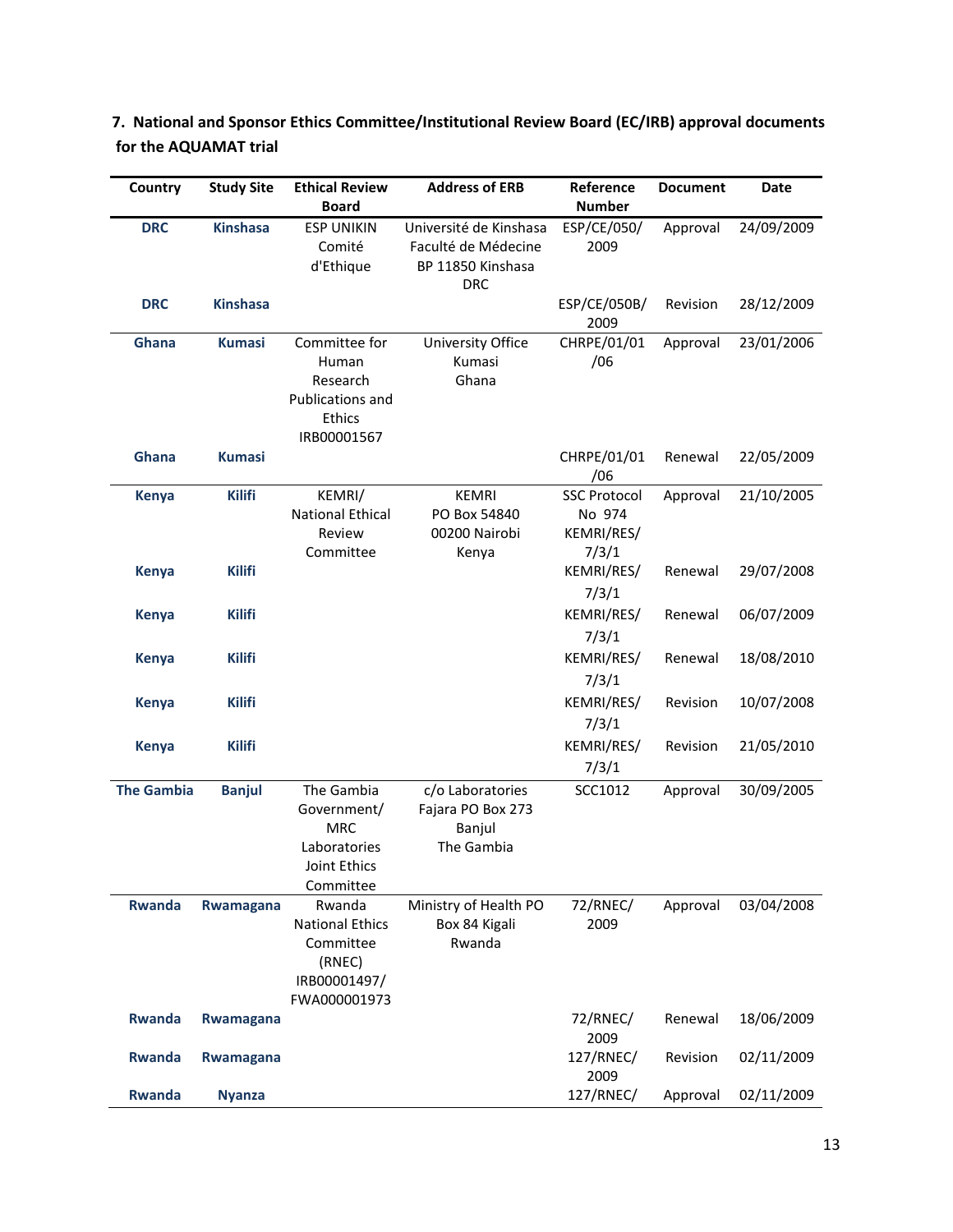| Country           | <b>Study Site</b>                          | <b>Ethical Review</b><br><b>Board</b>                                                                    | <b>Address of ERB</b>                                                                                     | Reference<br><b>Number</b>              | <b>Document</b> | <b>Date</b> |
|-------------------|--------------------------------------------|----------------------------------------------------------------------------------------------------------|-----------------------------------------------------------------------------------------------------------|-----------------------------------------|-----------------|-------------|
|                   |                                            |                                                                                                          |                                                                                                           | 2009                                    |                 |             |
| <b>Nigeria</b>    | <b>Ilorin</b>                              | University of<br><b>Ilorin Teaching</b><br><b>Hospital Ethical</b><br>Review<br>Committee<br>IRB00002974 | PMB 1459 Ilorin<br><b>Kwara State</b><br>Nigeria                                                          | UITH/CAT/18<br>9/10/659                 | Approval        | 26/10/2007  |
| <b>Nigeria</b>    | <b>Ilorin</b>                              |                                                                                                          |                                                                                                           | UITH/CAT/18<br>9/10/659                 | Revision        | 14/02/2010  |
| <b>Mozambique</b> | <b>Beira</b>                               | Comité Nacional<br>de Bioética para<br>a Saúde IRB<br>00002657                                           | Ministério da Saúde<br>C Postal 264<br>Av Eduardo<br>Mondlane/Salvador<br>Allende<br>Maputo<br>Moçambique | 52/CNBS/05                              | Approval        | 23/06/2005  |
| <b>Mozambique</b> | <b>Beira</b>                               |                                                                                                          |                                                                                                           | 105/CNBS/07                             | Revision        | 04/06/2007  |
| <b>Tanzania</b>   | Korogwe/<br><b>Muheza</b>                  | Tanzania<br>Medical<br>Research<br>Coordinating<br>Committee<br>(MRCC)                                   | National Institute for<br><b>Medical Research</b><br>P O Box 9653<br>Dar es Salaam<br>Tanzania            | NIMR/HQ/R<br>8a/Vol IX/435              | Approval        | 29/05/2006  |
| <b>Tanzania</b>   | Korogwe/                                   |                                                                                                          |                                                                                                           | NIMR/HQ/R                               | Renewal         | 26/02/2007  |
|                   | <b>Muheza</b>                              |                                                                                                          |                                                                                                           | 8c/Vol IX/527                           |                 |             |
| <b>Tanzania</b>   | Korogwe/                                   |                                                                                                          |                                                                                                           | NIMR/HQ/R                               | Revision        | 20/04/2007  |
| <b>Tanzania</b>   | <b>Muheza</b><br>Korogwe/<br><b>Muheza</b> |                                                                                                          |                                                                                                           | 8c/Vol I/22<br>NIMR/HQ/R<br>8c/Vol I/60 | Revision        | 15/08/2008  |
| <b>Uganda</b>     | <b>Mbarara</b>                             | Uganda                                                                                                   | Plot 6                                                                                                    | <b>HS 349</b>                           | Approval        | 26/09/2007  |
|                   |                                            | <b>National Council</b><br>for Science and<br>Technology<br>FWA 00001293                                 | Kimera Road, Ntinda<br>PO Box 6884<br>Kampala<br>Uganda                                                   |                                         |                 |             |
| <b>Uganda</b>     | <b>Mbarara</b>                             |                                                                                                          |                                                                                                           | <b>HS 349</b>                           | Renewal         | 05/09/2008  |
| <b>Uganda</b>     | <b>Mbarara</b>                             |                                                                                                          |                                                                                                           | <b>HS 349</b>                           | Renewal         | 31/08/2009  |
| <b>Uganda</b>     | <b>Mbarara</b>                             |                                                                                                          |                                                                                                           | HS 349                                  | Revision        | 04/01/2010  |
| <b>UK</b>         | <b>Oxford</b>                              | University of<br>Oxford OXTREC                                                                           | University of Oxford<br><b>Manor House</b><br>The John Radcliffe<br>Oxford OX3 9DZ<br>United Kingdom      | 034-02                                  | Approval        | 24/05/2005  |
| <b>UK</b>         | <b>Oxford</b>                              |                                                                                                          |                                                                                                           | 034-02                                  | Revision        | 03/10/2007  |
| <b>UK</b>         | <b>Oxford</b>                              |                                                                                                          |                                                                                                           | 034-02                                  | Revision        | 02/06/2008  |
| <b>UK</b>         | <b>Oxford</b>                              |                                                                                                          |                                                                                                           | 034-02                                  | Revision        | 11/08/2008  |
| <b>UK</b>         | <b>Oxford</b>                              |                                                                                                          |                                                                                                           | 034-02                                  | Revision        | 16/02/2009  |
| <b>UK</b>         | <b>Oxford</b>                              |                                                                                                          |                                                                                                           | 034-02                                  | Revision        | 09/03/2009  |